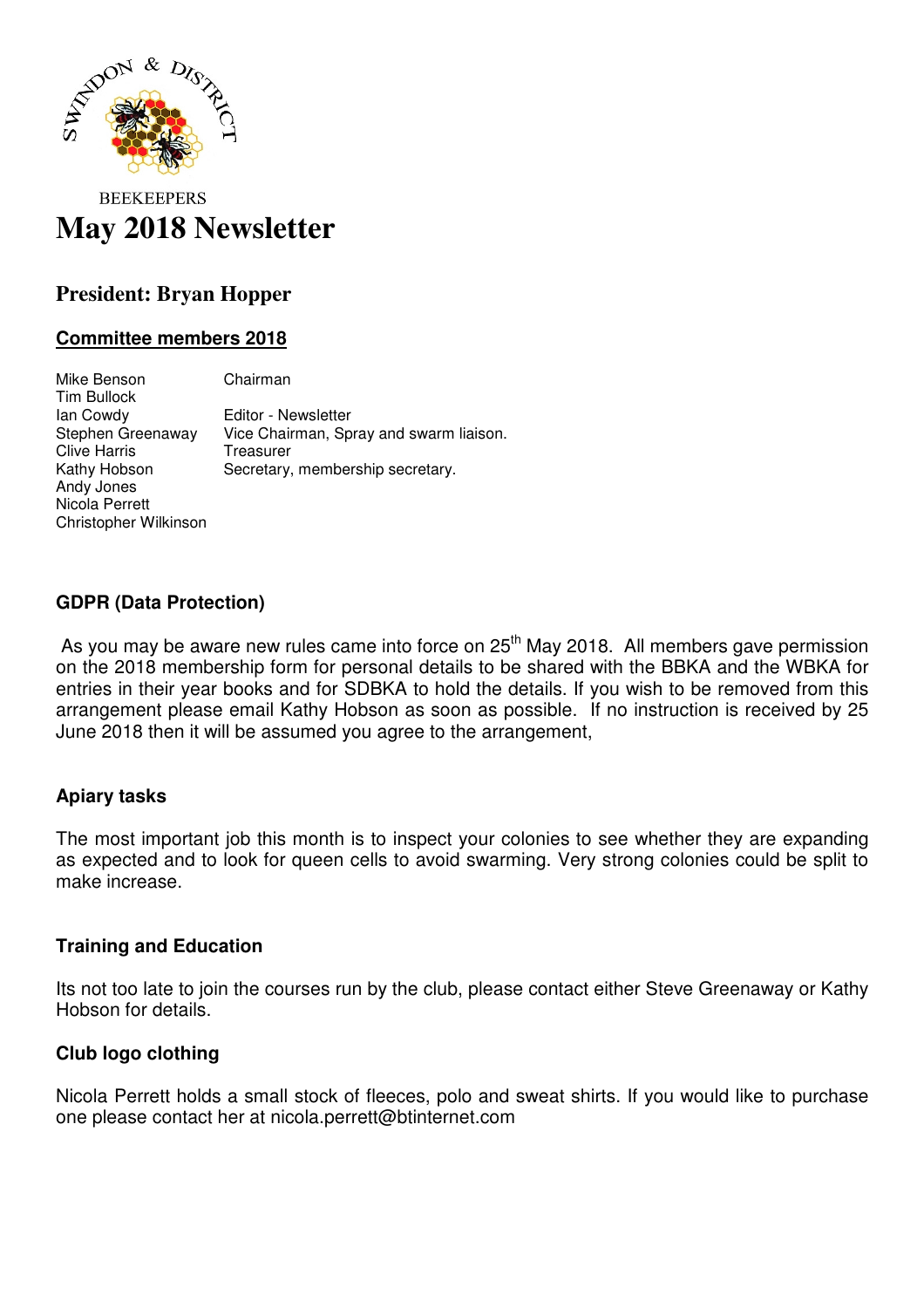## **Club Apiary**

The committee decided to purchase new colonies for the apiary, if possible sufficient colonies will be bought so we can set up a secondary apiary at another site in Lydiard Tregoze. Members will be canvassed to agree on this second site which would allow us 24 hr access and the opportunity to hold Club meetings during the summer at an apiary with practical demonstrations and hands on beekeeping!

#### **TWIGS Open days**24 June 2018

22 July 2018

Although these are primarily Twigs days we do open the beekeeping shed so visitors can view the apiary. This requires help from members who are prepared to answer questions related to beekeeping. You can of course sell your own honey at the same time.

#### **Club meetings**

Meetings are held on the last Thursday of the month throughout the year except December. Venue is in the Skittle Alley at the Haydon Wick Club, Blunsdon road, Swindon SN25 1JD. Start time 1930 hrs

| April                                                                                                                                                                                                              | Robert Carpenter Turner gave a very informative talk about Varroa control<br>resulting in lots of questions and discussion.                                                                                                                            |
|--------------------------------------------------------------------------------------------------------------------------------------------------------------------------------------------------------------------|--------------------------------------------------------------------------------------------------------------------------------------------------------------------------------------------------------------------------------------------------------|
| 31 <sup>st</sup> May<br>$28th$ June<br>26 <sup>th</sup> July<br>30 <sup>th</sup> August<br>27 <sup>th</sup> September<br>25 <sup>th</sup> October<br>29 <sup>th</sup> November<br>tba<br>11 <sup>th</sup> December | Swarm control – The Pagden method by me.<br>Jenny Hawkins - Bee products and health benefits.<br>Beekeeping video<br>Ron Hoskins - Small hive Beetle<br>SDBKA Honey show and quiz night<br>SDBKA AGM and open forum<br>Skittles (date to be confirmed) |

Above list will be subject to change depending on availability of speakers.

Any suggestions for talks etc. please pass to Kathy Hobson or Mike Benson

If you have anything related to beekeeping or something unusual please send to me so it can be included in future newsletters.

Ian Cowdy ian.cowdy@btinternet.com